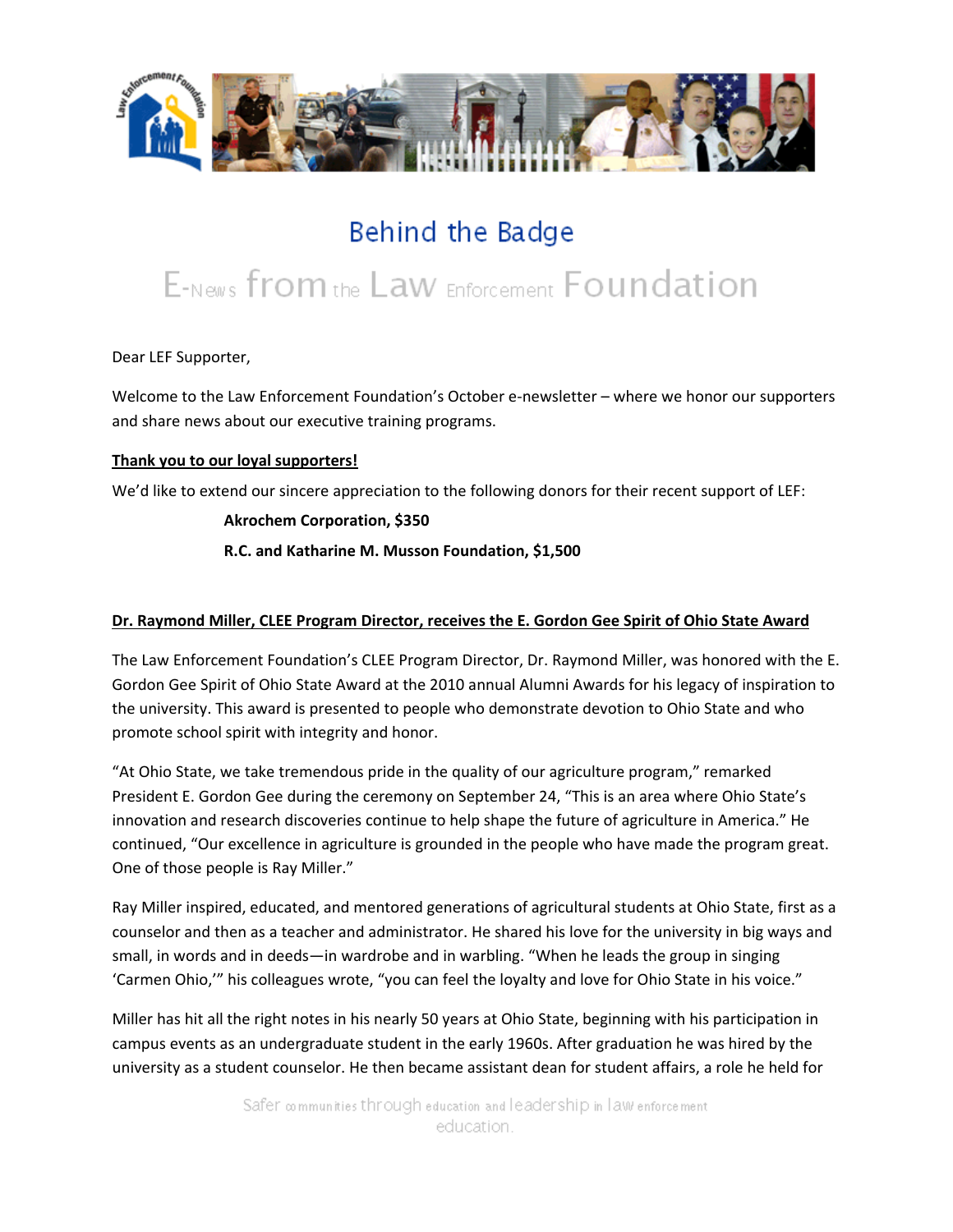20 years. Miller recruited and counseled students, taught agricultural classes, led study‐abroad trips to Brazil and the Dominican Republic, and lent his expertise to numerous student and alumni organizations. "Whether it was in a role as a counselor, teacher, or administrator," said Gee, "Ray shared his passion for Ohio State and for agriculture with thousands of students down through the years."

Miller began the annual Fallfest alumni gathering for the College of Food, Agricultural, and Environmental Sciences. He remains the college's alumni coordinator and organizes gatherings at every football bowl game, where he can always be found dressed in scarlet and gray, handing out homemade buckeye necklaces, and singing with pride. "He is known by essentially every student who graduated from Ohio State in agriculture from 1967 until his retirement in 2002," colleagues wrote.

Miller previously received the Jo Failer Award for Student Service, the Distinguished Service to Student Development Award, the Alfred J. Wright Award for Outstanding Student Organization Adviser, the Greek Alumni Service Award, and the National Agricultural Alumni and Development Association Distinguished Service Award. He has been inducted into the Farm Science Review Hall of Fame.

But, as with any great educator, Miller's impact on Ohio State and its students cannot be measured in titles and awards. It is alive in his comforting words to the parents of a prospective student, a timely phone call to help secure financial aid, a gentle nudge to encourage a student to get involved on campus, a little help with networking after graduation, and a friendly reminder to look after the next crop of graduates.

Through it all, Miller continues to nurture his and his students' love for the university—even if it takes a little singing and a lot of enthusiasm. "His spirit is genuine and authentic to the core," his colleagues wrote. "He invested himself in Ohio State from the very beginning and has never stopped."



*President E. Gordon Gee, The Ohio State University, and President Archie Griffin, The Ohio State University Alumni Association, present Dr. Raymond Miller with the 2010 E. Gordon Gee Spirit of Ohio State Award.*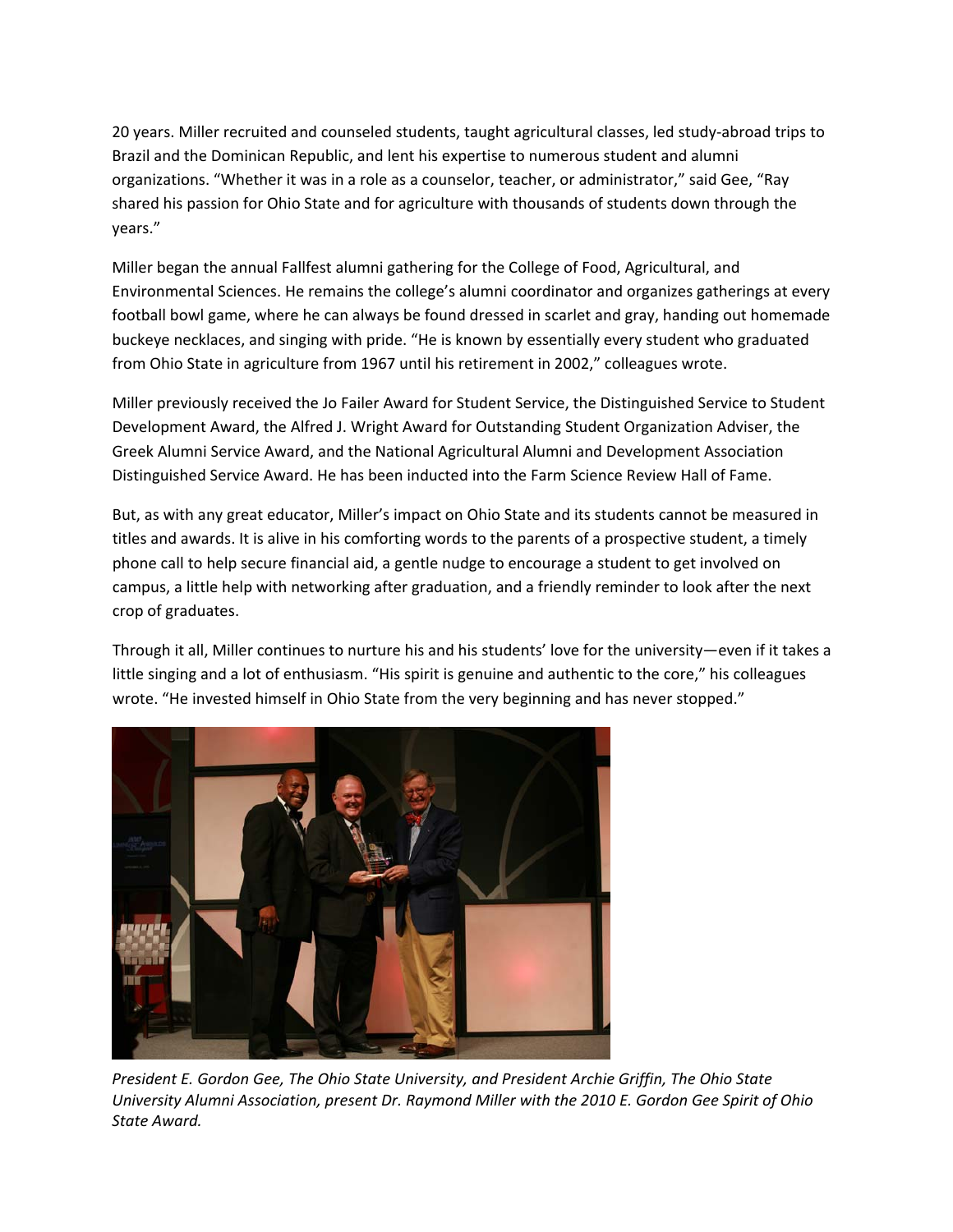

*Dr. Raymond Miller accepting the E. Gordon Gee Spirit of Ohio State Award.*



*Dr. Miller and his wife, Linda, enjoying the award ceremony reception with Coach Jim Tressel.*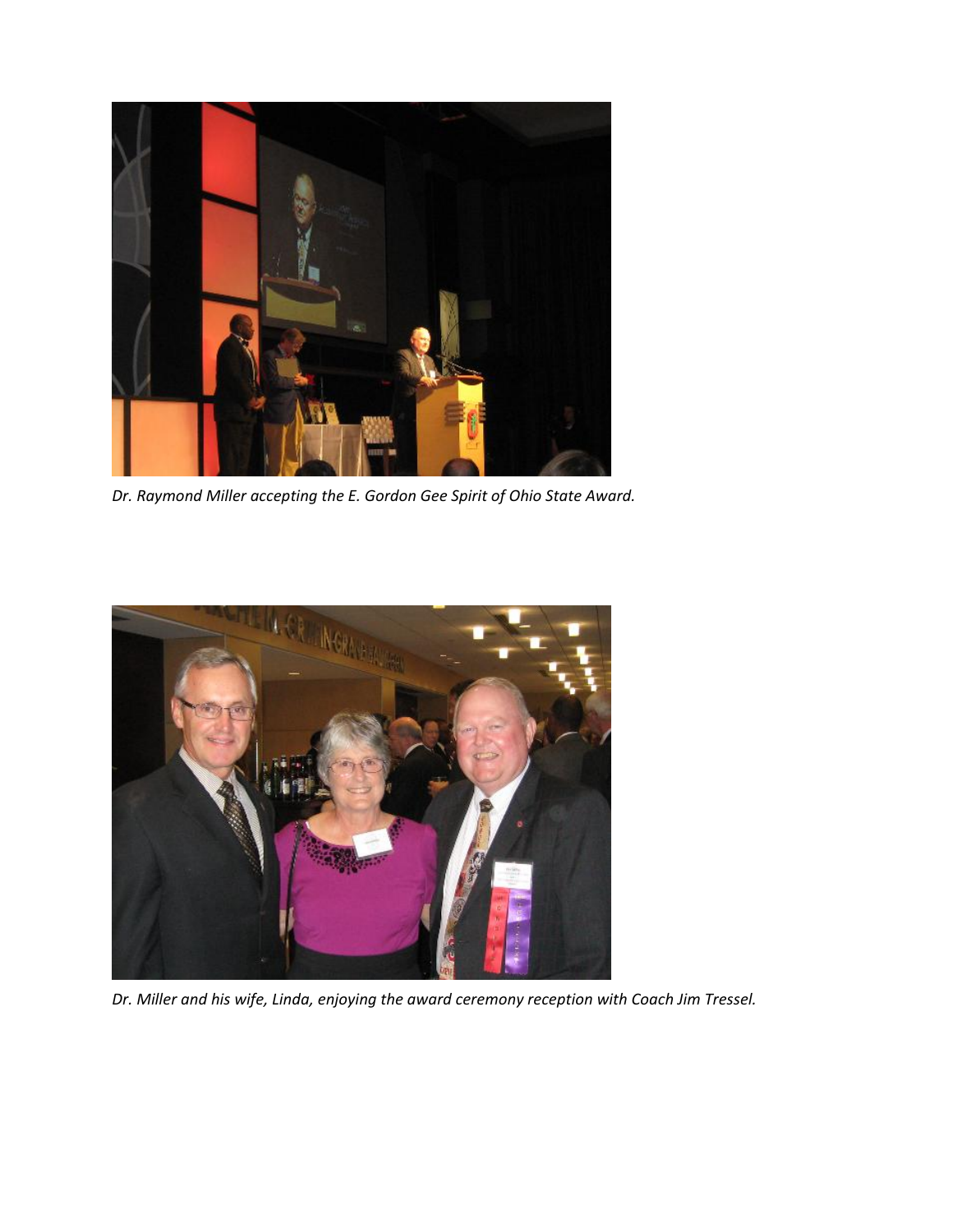

*Dr. Miller and wife, Linda, show their Buckeye pride with Archie Griffin during the OSU vs. Eastern Michigan game on September 25, the day after the awards ceremony. O‐H…I‐O!*

# **D.A.R.E. Officer Training (DOT) Class 62 Graduation**

On October 1, 19 Ohio officers 18 different agencies successfully completed their D.A.R.E. Officer Training (DOT) and were certified to teach the D.A.R.E. curriculum to students throughout Ohio. Patrolman John Chrisopulos of the Brecksville Ohio Police Department and graduate of DOT 62, spoke at the graduation and remarked that the individuals in this class "became one large DOT class by working together with the common goal of becoming the best D.A.R.E. officers we could be."

Four well-experienced D.A.R.E. officers served as Mentors during the training, teaching these newly trained officers about teaching methods, school law, internet safety, community policing, current youth trends, and narcotics. Chrisopulos also noted that the graduates were "focused by the passions of our mentors, as we prepared to make ourselves ready to enter our schools, with the desire to protect, serve, educate and inspire."

This intense two-week training also consisted of education in the Elementary and Middle School D.A.R.E. curriculum, mock teaching exercises, and school visitations. Chief Michael Harnishfeger, CLEE, of the Ada Police Department and President of the Ohio Association of Chiefs of Police Executive Committee, congratulated these officers and left them with this thought: "Your position as a DARE Educator is vitally important to hopefully prevent drug abuse before it gets started. We know that we will not save every child, but we also know that we will have an impact on many. Hopefully one day when one of our youth is faced with the choice of using or resisting, they will remember 'Officer Joe said No'."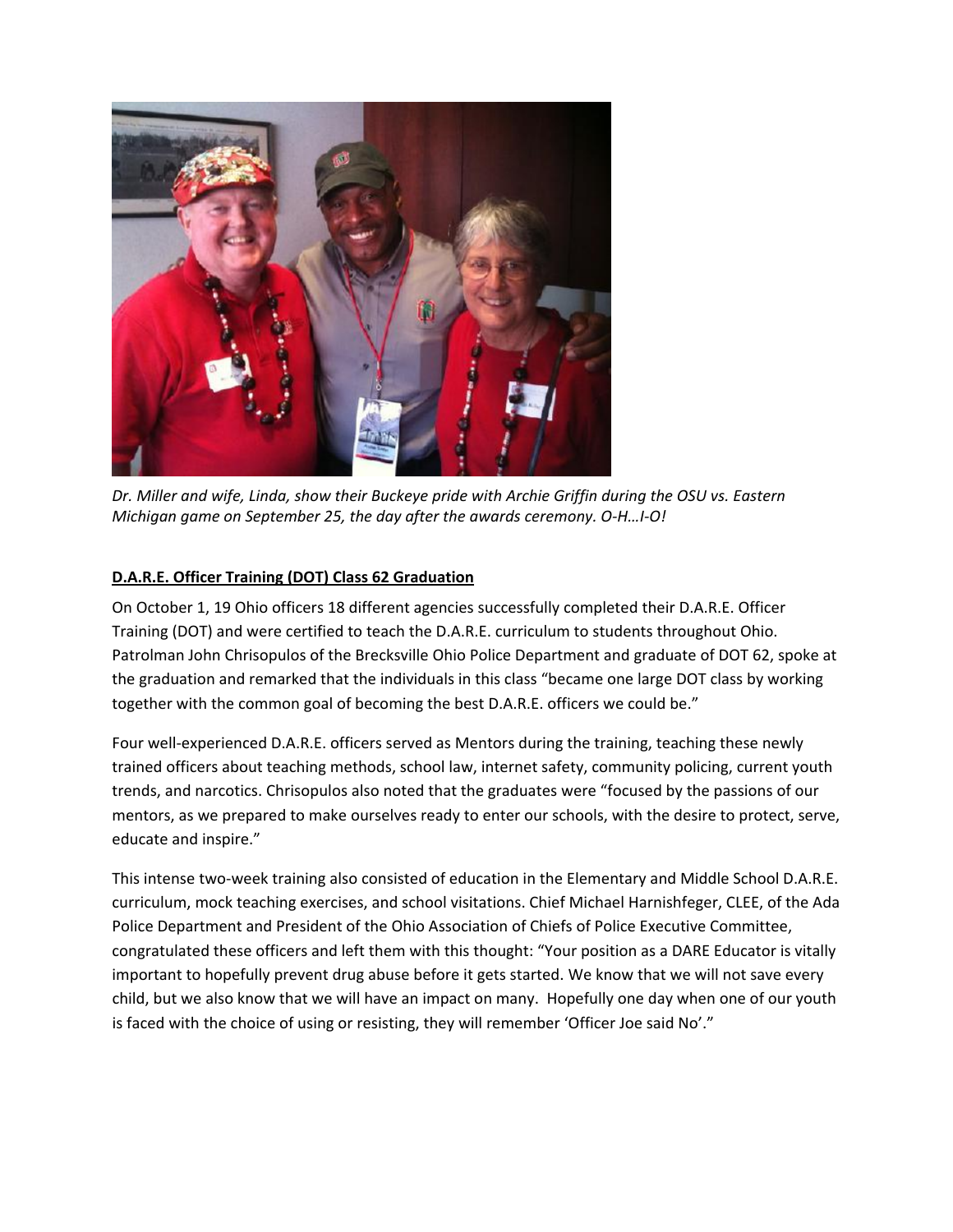

# *DARE Class #62 Graduating Class‐ October 1, 2010 Front Row:*

*Senior Mentor/Facilitator Ken Delfing, Senior Mentor Hyda Slone, Director Kari Parsons, OPOTA Director Bob Fiatal, Mentor Sharon Centner, Mentor Joe Vince* 

#### *Second Row:*

*Theresa Hunter, Vienna PD, Sara Shaw, Oregon PD, Wade Boley, Columbiana PD, Shannon Gerber, Doylestown PD, Sandra Murray, Chillicothe PD, Joann Felton, Solon PD, Kristopher Daniels, New Albany PD, Holly Estepp, Vandalia PD, Dawn Nelson, Putnam CO SO* 

#### *Third Row:*

*Jason Gross, Minerva Park PD, Gregory Johns, Wood CO SO, David Pries, Medina CO SO, Darren Ingham, Bay Village PD, Kat Thompson, Cincinnati PD, John Chrisopulos, Brecksville PD, Jon Van Houton, Lexington PD, Wood CO SO, Joseph Greiner, Lorain CO SO, Marianna Hanson, Strongsville PD*

This is one of the programs that is exclusive to the Law Enforcement Foundation. If you are interested *in sponsoring the DOT program or a student of DOT, please contact Donna Braxton at [donna.braxton@oacp.org](mailto:donna.braxton@oacp.org) or 614‐761‐4630.*

#### **Child Abduction Response Team Search and Rescue Training**

On September 27, 25 individuals attended the CART Search and Rescue Training at Highbanks Metro Park in Delaware, Ohio. This training consisted of an overview of Search and Rescue that included information on the Incident Command System, Incident Command Post, Information Management, Common Mistakes, Pre‐Planning, and Crime Scene Procedures. The training also included information on Canine Search Techniques, and field work that consisted of human and canine search demonstrations.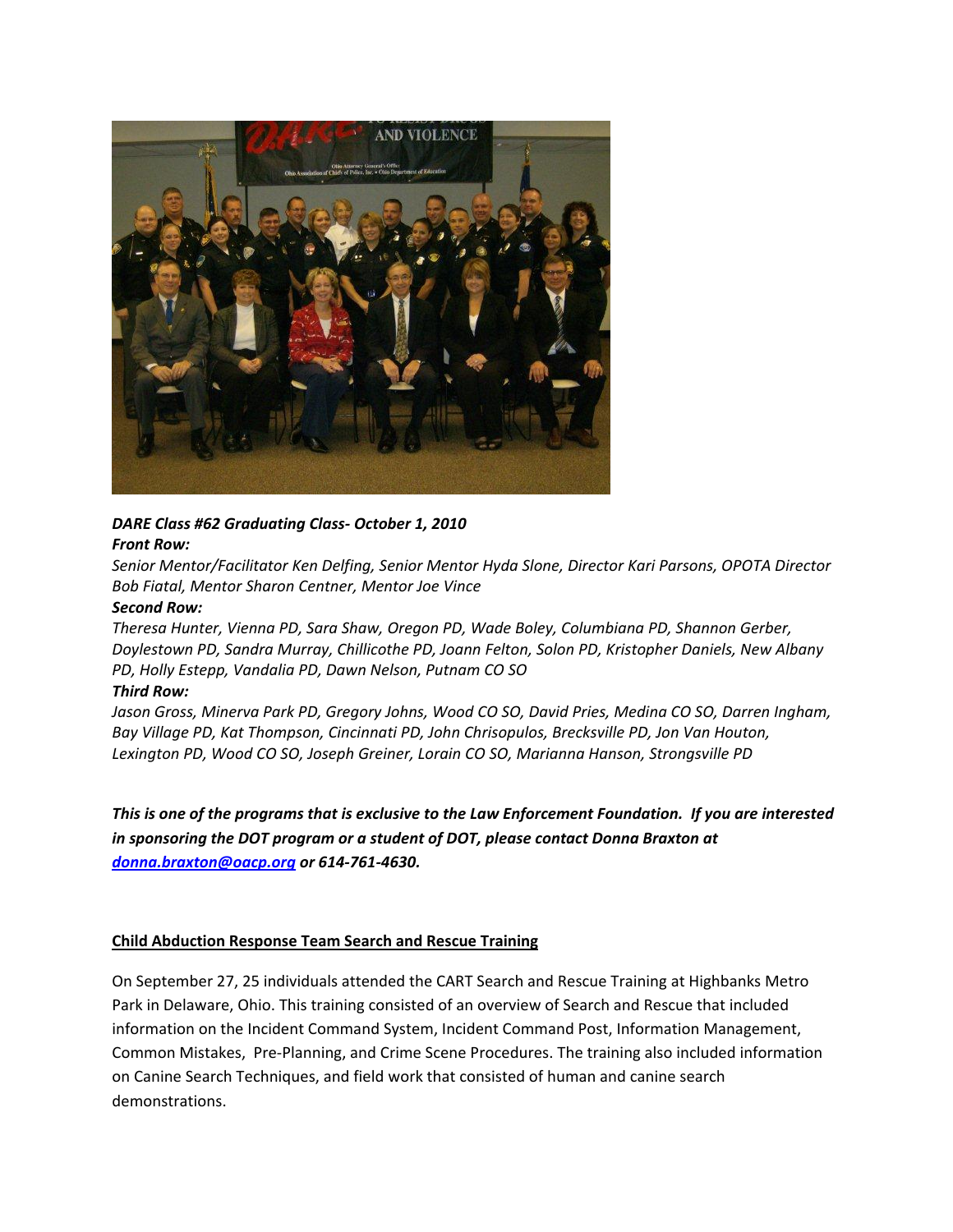

*Deputy Chief Del Robeson presents a child abduction case study.*



*Search dog demonstration.*

*CART is one of the programs that is exclusive to the Law Enforcement Foundation. If you are interested in sponsoring a CART Training, please contact Donna Braxton at [donna.braxton@oacp.org](mailto:donna.braxton@oacp.org) or 614‐761‐4630.*